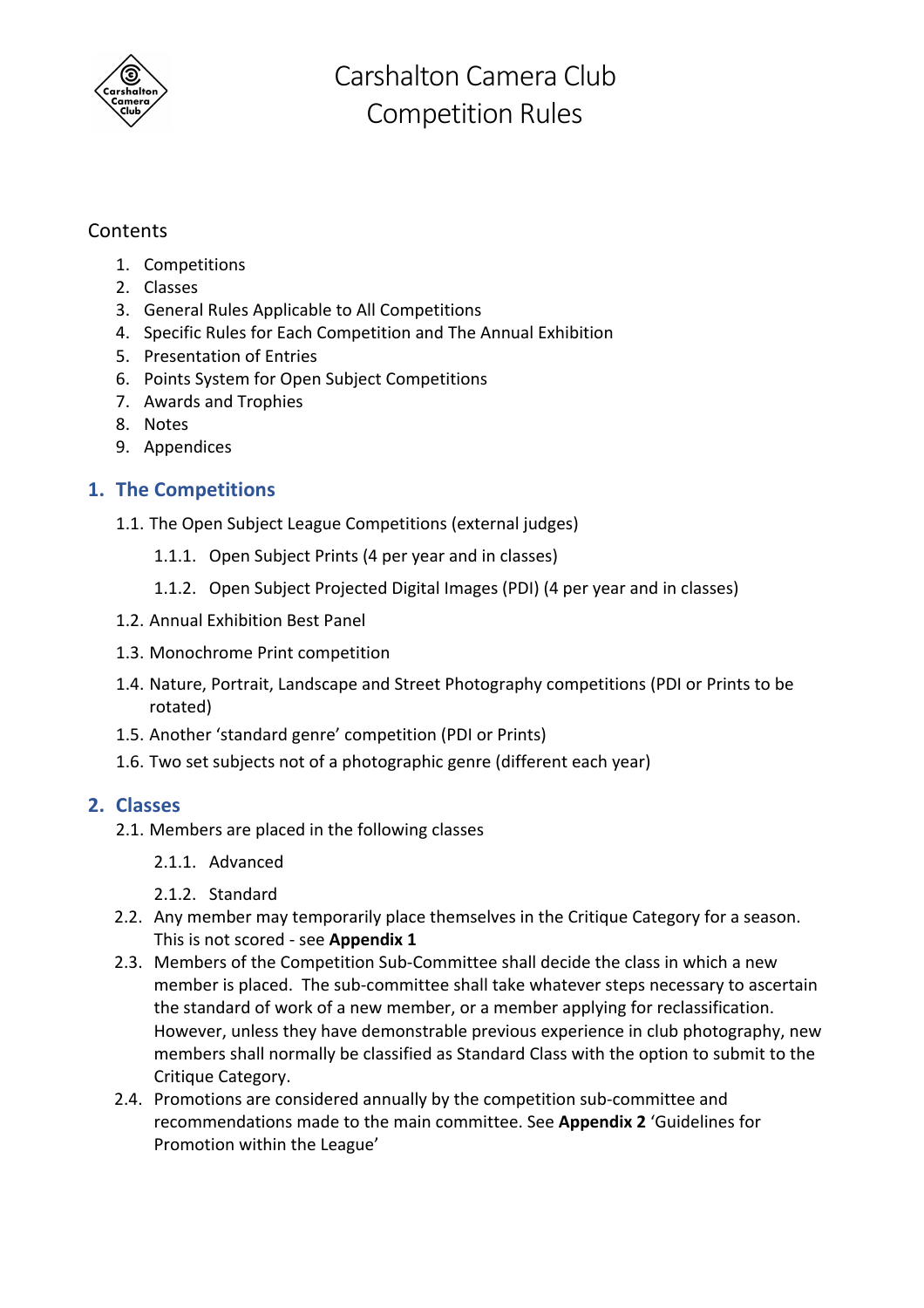# **3. General Rules Applicable to All Competitions**

- 3.1. All elements of all images must have been taken by the member i.e. must originate as photographs (image-captures via light sensitivity). Digital, or other manipulation is acceptable in all Print and PDI competitions except Nature where special rules apply. Third party or professional printing, without further manipulation, is permitted.
- 3.2. Members must hold the copyright. A photograph found to fall outside these rules will lose all points associated with it.
- 3.3. Members must ascertain that the subjects of portraits are willing to have these displayed unless clearly candid.
- 3.4. Entries must be submitted by the date published in the programme. Late entries will not normally be accepted and will only be so at the discretion of the relevant secretary
- 3.5. Entries must be suitable for public display. Any considered "unsuitable" will be referred to the committee for judgement.
- 3.6. Entries into any competition or exhibition are at the authors' own risk and the Club and its Officials cannot accept any liability for loss or damage to entries however caused.
- 3.7. Prints will be returned as soon as possible after the competition, but some may be retained for consideration for FSLPS or other external competitions that require a panel of work representing the club's best work. When possible, these can be returned earlier at the request of a member.
- 3.8. PDIs may be retained by the club on its archiving devices and be considered for external competitions as described above for prints. The author may be asked to resize the original version or edit appropriately.
- 3.9. Entries will be accepted and shown at the discretion of the competition sub-committee who will arbitrate on any interpretation of the rules. The Print Secretary has the right to withdraw a badly mounted print that is considered likely to damage another member's print.
- 3.10.In the interests of fair play new members with previous club membership elsewhere are encouraged to use new images in CCC competitions, not those previously successful in competitions at other clubs.

# **4. Specific Rules for Each Competition and The Annual Exhibition**

## **4.1. Open Subject League Competitions**

- 4.1.1. A print gaining 9 points and higher is ineligible for further entry in this competition. Otherwise, the print is eligible for one further Open League Print competition.
- 4.1.2. A PDI gaining 9 points and higher is ineligible for further entry in this competition. Otherwise, the PDI is eligible for one further Open League PDI competition.
- 4.1.3. Each member may submit up to a given number of entries for each competition (currently 2). Any change will be announced in good time.
- 4.1.4. An image, whether print or PDI, is ineligible for any further league competition, if it's essentially the same as an image previously entered. 'Essentially the same' in this context means a different picture (frame) but taken at the same time and containing the same main elements (with any same people/animals in similar poses) in similar lighting conditions from the same or similar position. 'Essentially the same' also means a previously entered image which has been processed in a different way.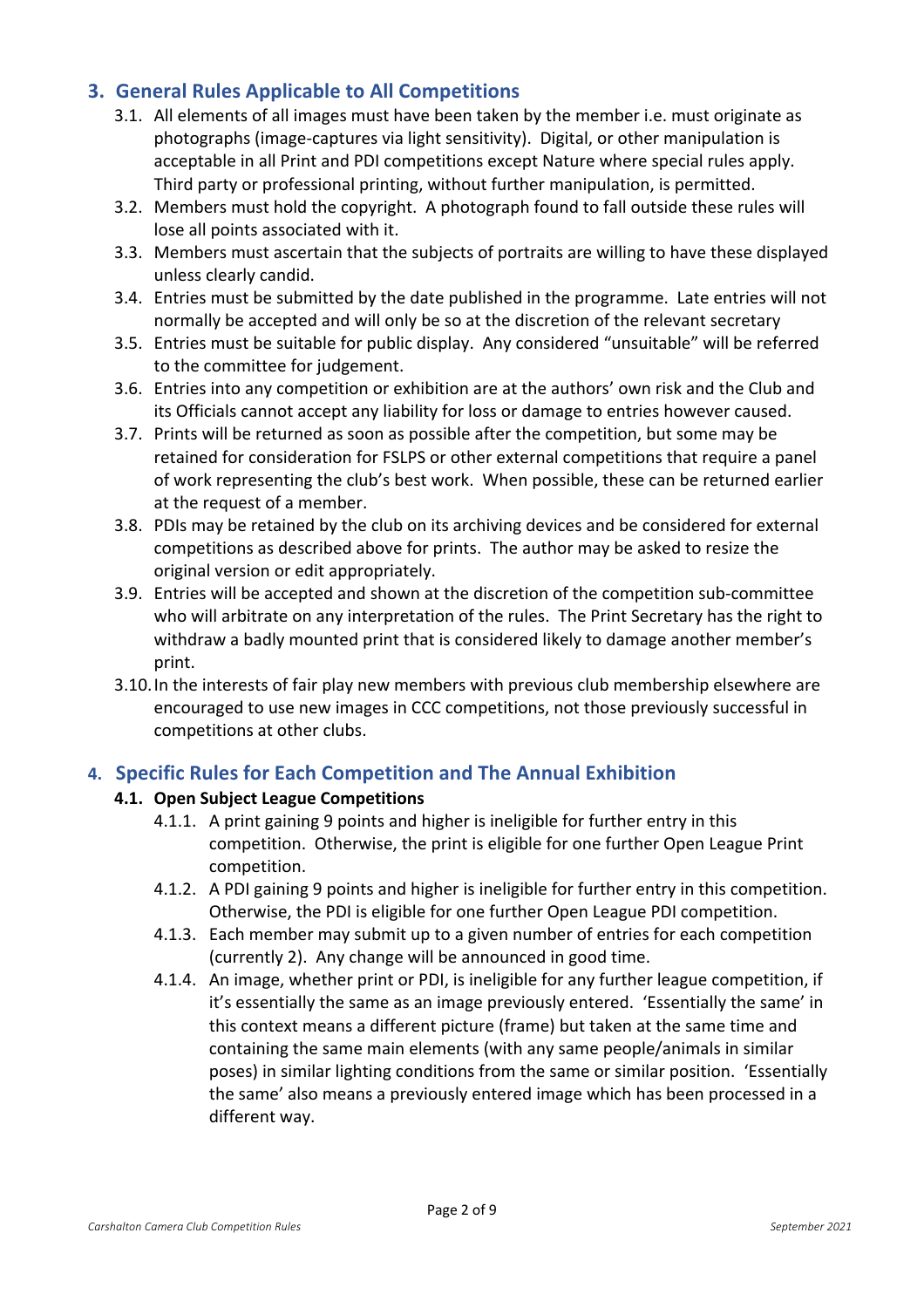There are two exceptions as follows:

- 4.1.4.1. It is allowable to enter such an image as a second entry provided the first scored 8.5 or less (in other words, it will be treated as the same image as the original entry).
- 4.1.4.2. It is allowable to enter the same or essentially the same image in both prints and PDIs, preferably not in the same season.

## **4.2. Annual Exhibition**

- 4.2.1. Prints are ineligible if they have been entered in any previous CCC Annual Exhibition.
- 4.2.2. Members will be notified of the Annual Exhibition requirements at least 6 weeks before the handing in date.
- 4.2.3. See **Appendix 3** for panel guidelines.

## **4.3. Monochrome Print Competition**

- 4.3.1. This is an annual competition that will fill half an evening. All entries will be judged as a single class. Members may enter up to 2 prints.
- 4.3.2. Prints previously entered into the monochrome competition are not eligible i.e. only new images or those previously entered into other competitions are allowed.

#### **4.4. Nature Competition**

- 4.4.1. This is an annual print or PDI competition (to be rotated) that will fill half an evening. All entries will be judged as a single class. Members may enter up to 2 prints/PDIs.
- 4.4.2. Prints previously entered into the Nature competition are not eligible i.e. only new images or those previously entered into other competitions are allowed.
- 4.4.3. For Nature and Wildlife definitions see **Appendix 4.**
- 4.4.4. A sub-set of 'Nature' is known as 'Wildlife'. The Wildlife category is strictly for the portrayal of wild animals and plants in their natural habitat. In this case captive animals are not acceptable. 'Wildlife' competitions will not be common, members will be given full guidance in the event the club decides to hold one. For all other purposes the guidelines for 'Nature' will apply.

#### **4.5. Portrait, Landscape/Seascape and Street Photography Competitions (standard genres)**

- 4.5.1. These are annual print or PDI competitions (print/PDI to be rotated). Each will fill half an evening. All entries will be judged as a single class. Members may enter up to 2 prints/PDI per subject.
- 4.5.2. Prints or PDIs previously entered into the genre are not eligible i.e. only new images or those previously entered into other competitions are allowed.
- 4.5.3. For portrait guidelines see **Appendix 5**.

#### **4.6. A Standard Genre Competition**

4.6.1. This will be an annual print or PDI competition to fill half an evening. All entries will be judged as a single class. The elected subject (genre) will be announced to members in good time and will be, for example, Architecture/Cityscape, Events/Sport or Still Life. Members may enter up to 2 prints/PDI.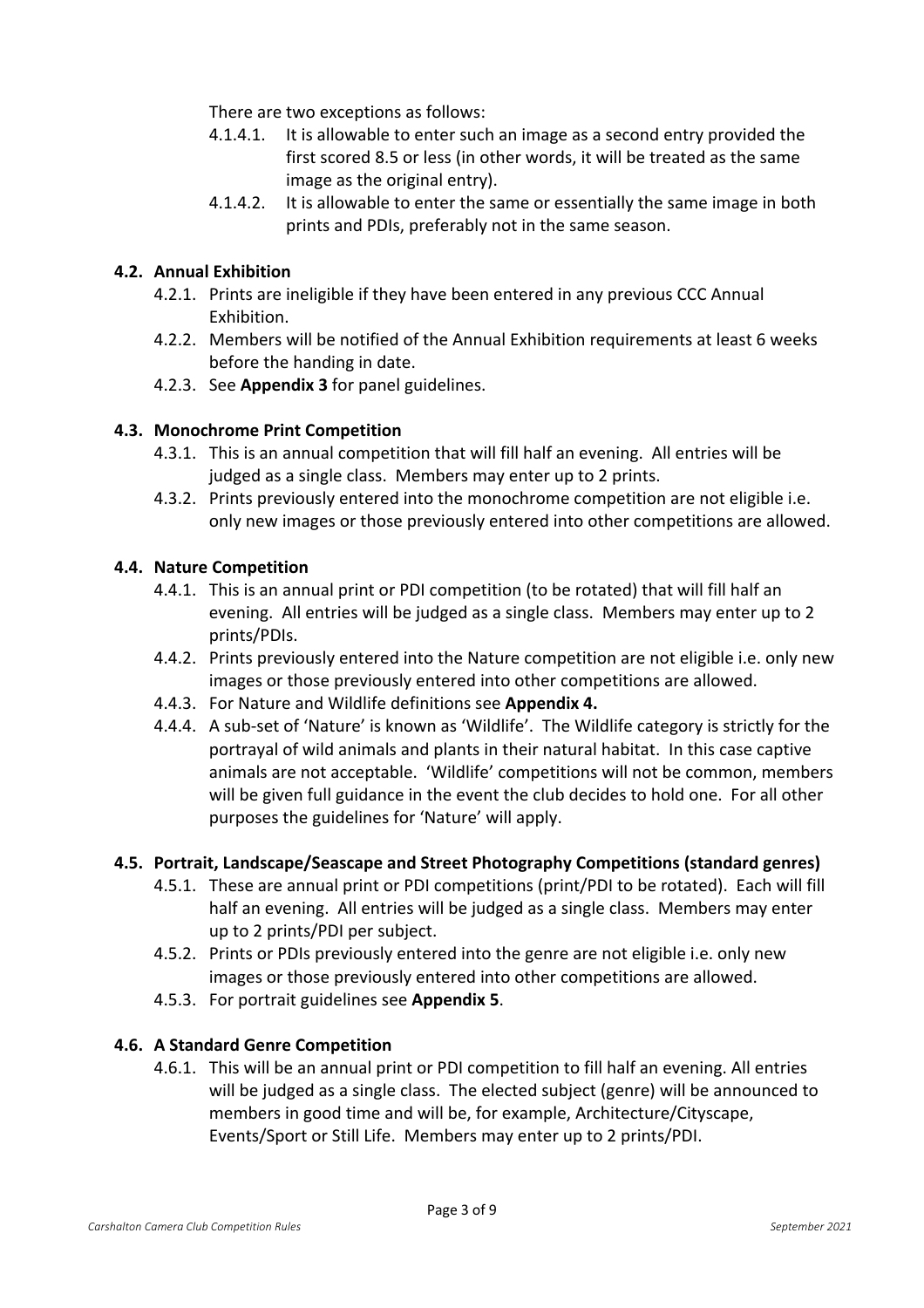4.6.2. Prints or PDI previously entered into these genres are not eligible i.e. only new images or those previously entered into other competitions are allowed.

## **4.7. Set Subjects Print Competitions**

4.7.1. Two set subject print competitions, each to fill half an evening. The subjects will change each year and be 'creative, conceptual, experimental'. Members may enter up to 2 prints per set subject. Images previously entered into other competitions are allowed.

## **5. Presentation of Entries**

## **5.1. Prints**

- 5.1.1. Entry dates, the author's name and class, and the title must be clearly written on the back of the mount.
- 5.1.2. Prints must be mounted on stiff card or board. The board may be of any colour, although neutral colours are generally recommended. The print area must not be less than 355 sq.cm, and the mount exactly 50 x 40 cm.
- 5.1.3. Prints must be presented in such a way that no damage could be caused to other prints. Black-backed board or masking tape is not allowed.
- 5.1.4. **The PDI versions (or photograph of your print) entries must be uploaded to the Photoentry online system on or before the published competition closing date.** These will not be used for judging but for the generation of lists and results, and other archival purposes.

#### **5.2. PDI Competitions**

- 5.2.1. PDI submissions are only accepted through the online **Photoentry** online system and should be uploaded on or before the published competition closing date. The system may automatically prevent entry after this date, but you can change, edit or delete entries until this date. The titles of the images you enter will be shown without checking. The filenames of the images are used for uploading only and are never displayed to the judges or audience.
- 5.2.2. It is recommended to always save a copy of the picture you wish to submit, before processing it to the format required by the club. The original can either be taken on a digital camera or produced by scanning a slide, negative or print. Keep the original in a safe place and only process a copy for the club competition.
- 5.2.3. **Image Size**: Images must be sized to fit within an area **1400 pixels wide and 1050 pixels high** and do not have to fit this space exactly. Images will be projected at the dimensions supplied. **See Appendix 6.**
- 5.2.4. **Image File Format**: Save the image as a JPEG format picture, with a high-quality setting.
- 5.2.5. **Image Colour Space**: The colour space of the image file must be set to **sRGB**. Photoentry, the projector and laptop software are set to this format.
- 5.2.6. Photoentry will check the technical specifications to ensure they adhere to the technical rules. It will warn you of a problem, prevent upload of a file in error and require you to correct the file.
- 5.2.7. You will be invited to register and choose a password. Photoentry knows your competition class automatically. **Carshalton Camera Club does not have access to, or knowledge of the password that you choose**.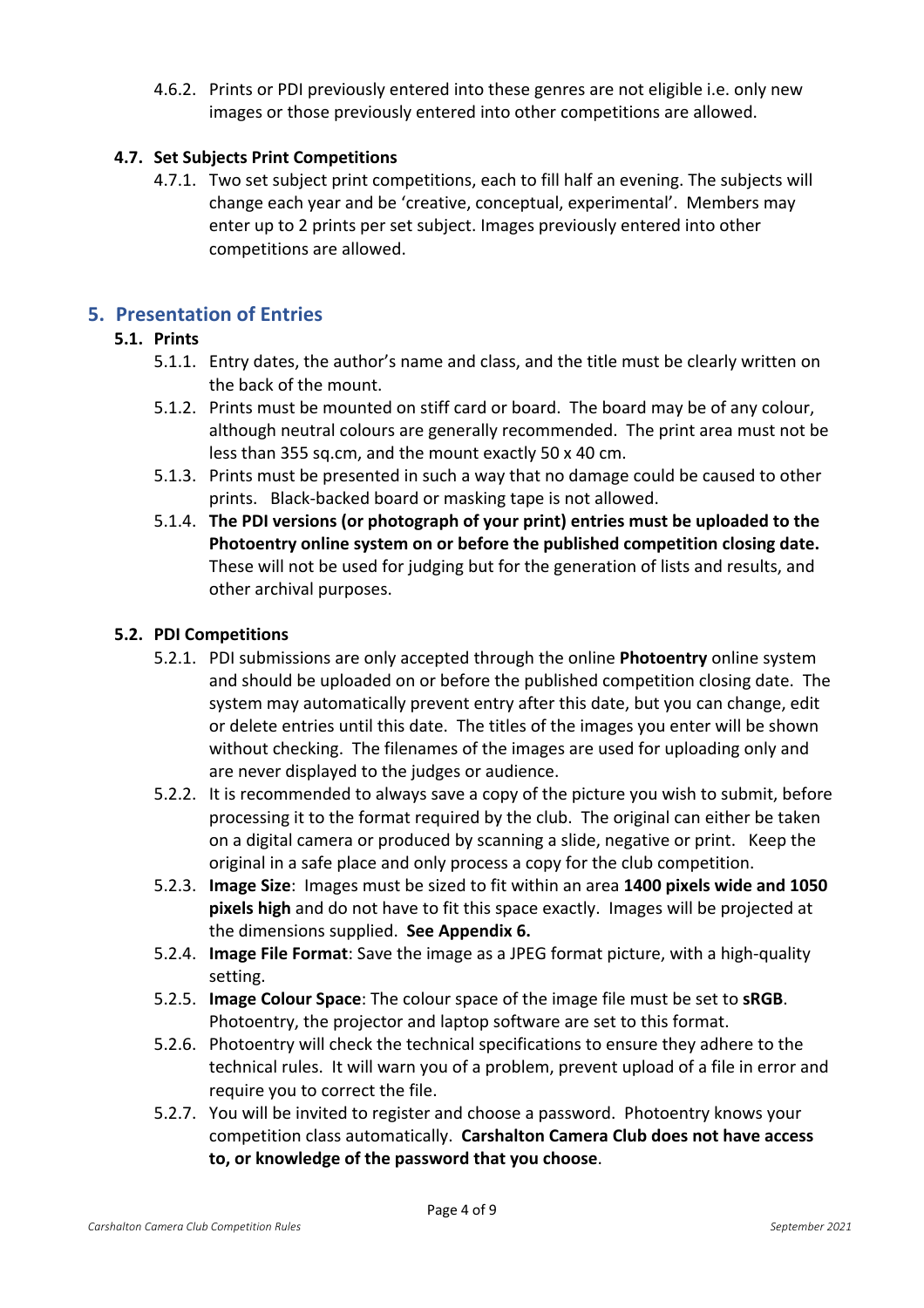## 5.2.8. The **Photoentry website is at https://compent.photoentry.uk/compent/** You should use your email address and chosen password to login.

# **6. Points system for Open Subject League competitions (Standard and Advanced Class)**

- 6.1. In each competition, marks out of 10 are awarded to each entry in Standard and Advanced Class.
- 6.2. The marks awarded during the season are displayed as a league table and accumulated and posted on the CCC website. In addition, all individual scores are displayed on the website.

# **7. Awards and Trophies**

- 7.1. Certificates are given (attached to back of print) for all entries gaining 9.5 marks or more in the Open Subject Print League competitions.
- 7.2. At the end of the season, the members gaining the highest accumulated marks in each class and category in the Open Subject League competitions receive a trophy. In the case of a tie for first place the member with the highest number of certificates will receive the trophy. Those members gaining  $2^{nd}$  and  $3^{rd}$  place will receive a certificate.
	- *7.2.1.* Winner Advanced Class PDI League *Peter Stroud Trophy*
	- 7.2.2. Winner Standard Class PDI League *Syd Jennings Trophy*
	- 7.2.3. Winner Advanced Class Print League *Tony Orchard Trophy*
	- 7.2.4. Winner Standard Class Print League *Woollerton Trophy*
- 7.3. Trophies or certificates are awarded to the outright winners of the Monochrome, Nature, Portrait, Landscape/Seascape, Street Photography, Standard Genre and two Set Subjects competitions. Five Highly Commended certificates will be awarded for each competition.
	- 7.3.1. The *Henry Clay Trophy* is awarded for the winner of the Monochrome Print competition.
	- 7.3.2. The *Nan Summers Cup* is awarded for the winner of the Nature competition.
	- 7.3.3. The *Victor's Mug* is awarded for the winner of the Human Portrait competition. Highly commended certificates are also awarded.
	- 7.3.4. A Trophy is awarded to the winner of The Master Photographer Competition. This is a new competition from 2021. The winner will be the member who accumulates the highest number of points from each of the Open Class (non-league) competitions. The Winner of each competition will receive 5 points and the 5 Highly Commended certificate winners will each receive 3 points. There is no requirement to formally enter the Master Competition. The top five results will be published at the end of the competition year.
	- 7.3.5. The *Chairman's Award* (trophy) is awarded by the Chairman for his/her favourite image from a newcomer or from someone who has made considerable progress or contribution to the club.
	- 7.3.6. The *Roy King Trophy* is awarded to the Best Panel in the Annual Exhibition.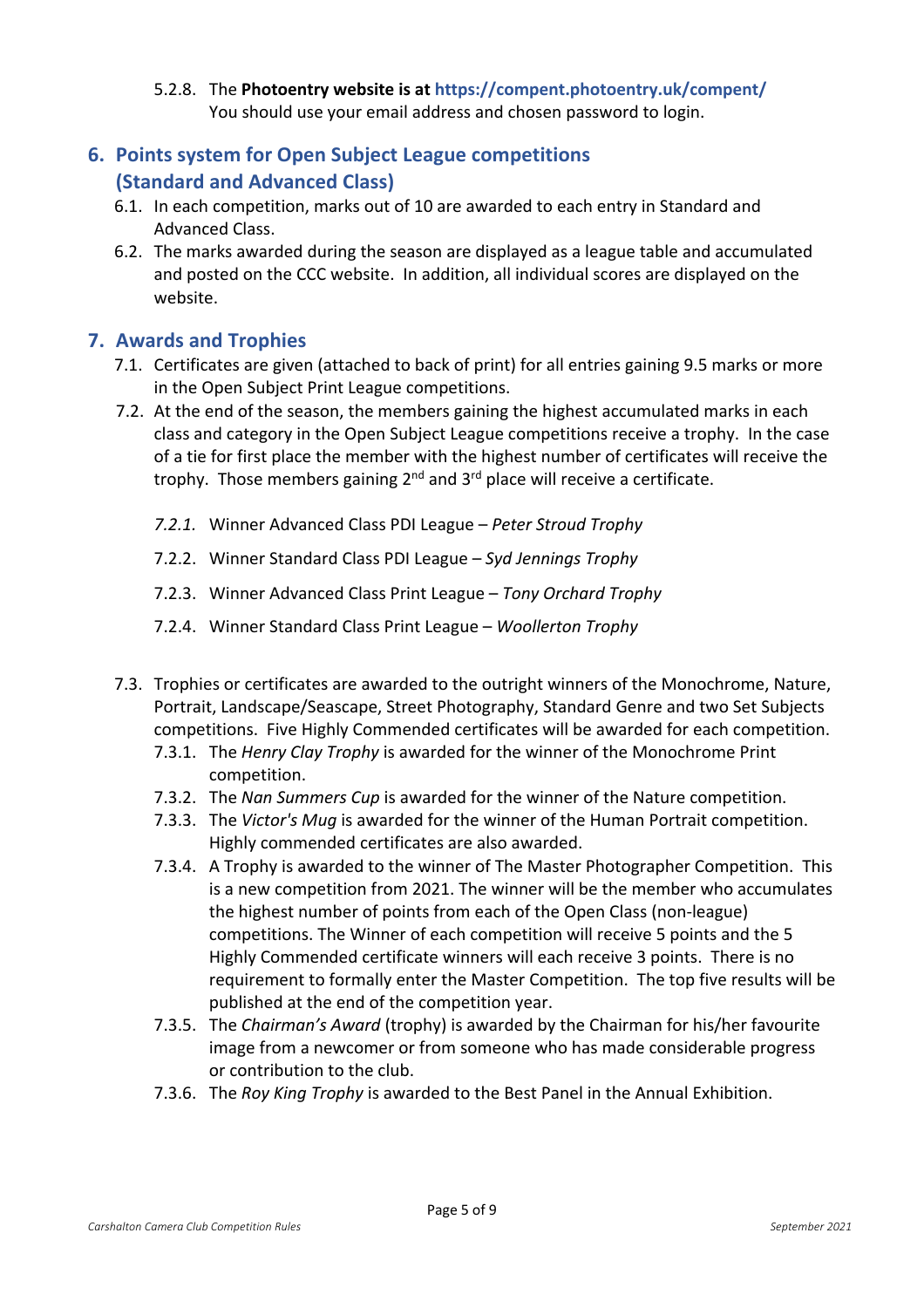## **8. Notes**

- 8.1. No distinction is made between monochrome and colour (except in the monochrome competition) or between the method of printing (traditional, trade processed, or digitally produced).
- 8.2. Federation of South London Photographic Societies (FSLPS) otherwise known as SLF, and Photographic Alliance of Great Britain (PAGB) competitions:
	- 8.2.1. Prints must be mounted on 50cm x 40cm board.
	- 8.2.2. Members belonging to more than one club have to designate one club from which they will enter work into interclub competitions.
- 8.3. Members are strongly advised to keep records of their competition entries.
- 8.4. Try to avoid the use of duplicate titles; append no.1, no.2, etc to the title if the same words are used.
- 8.5. By entering any club competitions you grant CCC the right to use the image for any publicity purposes and to be included in any panel representing the Club in any external inter-club competitions or exhibitions, unless you specifically inform the competition and publicity secretaries of your wish to opt out.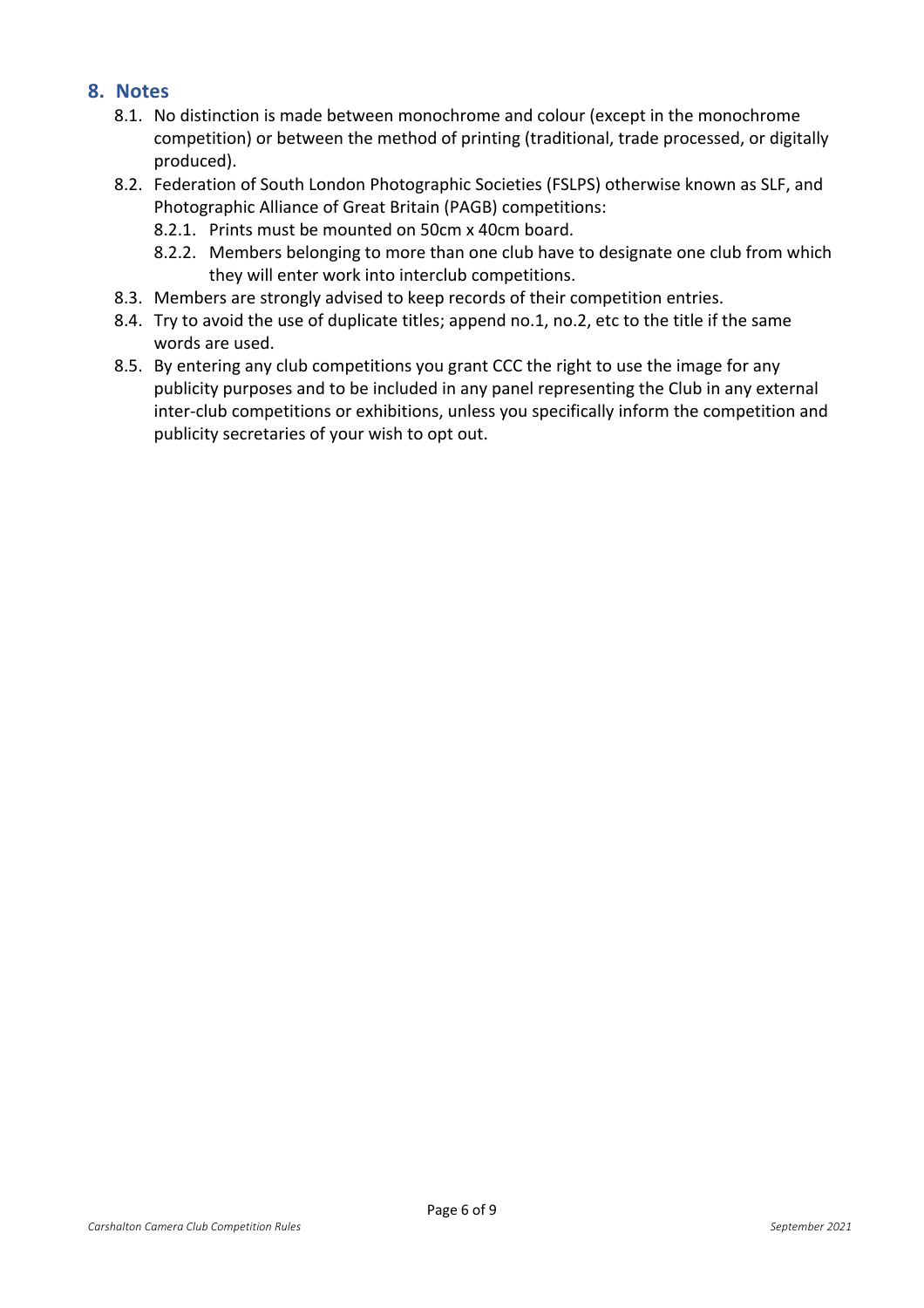# **Appendices**

#### **Appendix 1: Critique Category**

- The Critique Category is open to all members. Any club member in Standard or Advanced Class may choose to enter work into the Critique Class instead of their Standard or Advanced class league for a whole competition year or more. In doing so they will not lose their current Standard or Advanced Class status.
- At the beginning of each competition season members of the Standard or Advanced Class wishing to enter the Critique Class for that competition season must notify the Print or Digital secretary as appropriate. In the absence of such notification members will remain in their competitive league (Standard, or Advanced) for that competition season.
- There will be separate Critique Classes for Prints and PDIs. A member may, for example, be in Critique Class Prints and Standard Class PDIs in the same year.
- A member may enter up to 2 pictures per evening in line with current practice. A picture cannot be submitted for critiquing more than twice. If a member subsequently wishes to use a picture entered in the critique class in a league competition it should only have been submitted for critiquing once.

#### **Appendix 2: Guidelines for Promotion within the League**

Carshalton Camera Club operates a competition league. Class assignment and promotions are considered on the basis that the member wants to participate in this league competition. Participants are assigned to a class, which is based principally upon the member's perceived photographic abilities in order to give each member who wishes to participate in the league competitions a chance of success.

Class placement therefore largely, but not exclusively, reflects the standard of members' work amongst their peers.

The Advanced class does not have a defined number, but its members should all have a very high standard of photography and be competitive at Federation / Association level

Some of the points considered by the competition sub-committee when considering promotions are:

- 1. High standard attained consistently within the member's current class (does not have to win class but expected to be winner or close 2nd or 3rd for more than one consecutive year).
- 2. Standard of work generally commensurate with the higher class to which the member is being considered for promotion.
- 3. Evidence of acceptances and awards in external competitions will be considered where Appropriate.
- 4. Good breadth of work although excellence within a particular field of photography is also considered highly.
- 5. Continuing evidence of developing skills (practical and/or artistic).
- 6. Regular submission of new work.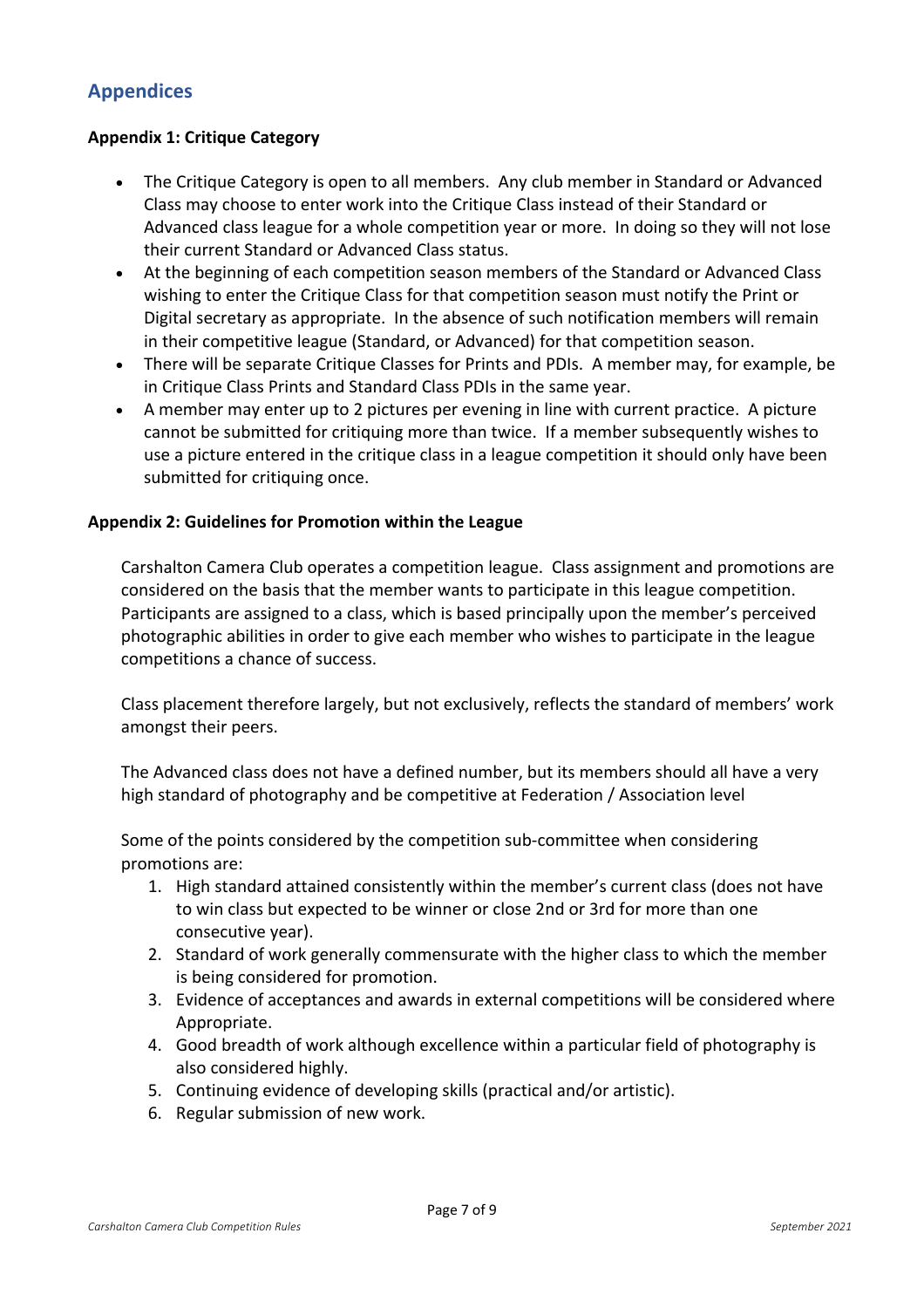Although it is not a requirement that all the individual points in these guidelines are met it is expected that the majority will be.

The competition sub-committee considers promotions annually between the close of one season and the start of the next.

Individuals may also put themselves forward for consideration for reclassification (including a move to a lower class).

The competition sub-committee will provide further guidance on promotion policy on request.

## **Appendix 3: Annual Exhibition panel guidelines**

- The 6 pictures must all be on the same size mounts and although there is no restriction on the balance between portrait and landscape formats the display should be symmetrical.
- Although the panel does not have to be on a single theme, and it can include diverse subject matter and treatment, it is recommended that the content of the panel should be balanced to produce a coherent presentation.
- Entrants must hang their own panel or ask another member to do so for them.
- The panel will be judged in situ during the Annual Exhibition Open Day and The Roy King Trophy awarded.

## **Appendix 4: Nature (Nan Summers Trophy) guidelines and definitions**

Nature means Images where living organisms are the primary subject matter. The story telling value of an Image will normally be weighed more than the pictorial quality.

#### **Nature includes**

• Images taken with subjects in controlled conditions such as zoos, game parks, botanic gardens, aquariums and enclosures where the subjects are dependent on man for food. Scientific bands, tags or collars are permissible.

#### **Nature excludes**

- Images where the subjects are obviously domestic animals or plants.
- Images where an obviously artistic treatment has been applied.

Processing of the captured image, by cropping, exposure adjustment, colour correction, noise minimisation, dodging/burning, HDR, focus stacking and sharpening, is permitted, as is cloning of image defects and minor distractions including overlapping elements.

An Image appearing to meet these criteria will be accepted as Nature. The Judges will normally assume that any Image presented to them is eligible.

Access to some biological subjects may be restricted. Where that is relevant, then Photographers warrant that they have followed relevant codes of practices and hold any necessary licences.